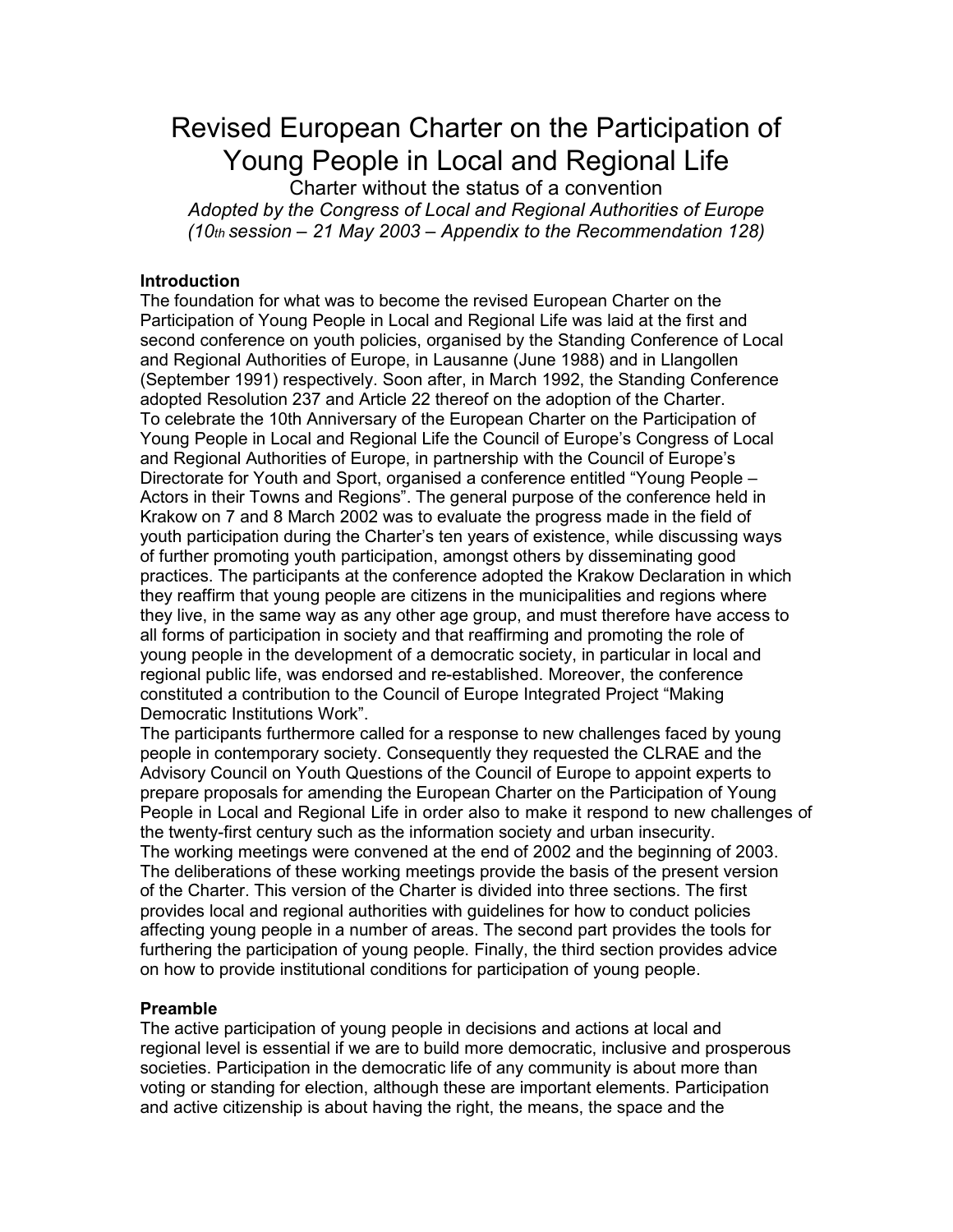opportunity and where necessary the support to participate in and influence decisions and engage in actions and activities so as to contribute to building a better society. Local and regional authorities, as the authorities closest to the young person, have a very important role to play in promoting youth participation. In doing so, local and regional authorities can ensure that young people not only hear and learn about democracy and citizenship, but rather have the opportunity to practice it. However, youth participation is not solely about developing active citizens or building democracy for the future. It is vital, if participation is to be meaningful for young people, that they can influence and shape decisions and actions when they are young and not only at some later stage in life.

When local and regional authorities support and promote youth participation they also contribute to the social integration of young people, helping them to deal not only with the challenges and pressures of youth, but also with the challenges of a modern society where anonymity and individualism are often predominant. However, for youth participation in local and regional life to be successful, lasting and meaningful requires more than the development or restructuring of political or administrative systems. Any policy or action designed to promote youth participation must ensure that the cultural environment is one of respect for young people and must also take into account the diverse needs, circumstances and aspirations of young people. And it must involve some element of fun and enjoyment.

### **Principles**

1. The participation of young people in local and regional life must constitute part of a global policy of citizens' participation in public life, as set out in Recommendation Rec (2001) 19 of the Committee of Ministers to member states on the participation of citizens in local public life.

2. Local and regional authorities are convinced that all sectoral policies should have a youth dimension. They therefore undertake to comply with the provisions of this charter and to implement the various forms of participation, which follow in consultation and co-operation with young people and their representatives.

3. The principles and various forms of participation advocated in this charter apply to all young people without discrimination. In order to achieve this, special attention should be paid to promoting the participation in local and regional life of young people from disadvantaged sectors of society and from ethnic, national, social, sexual, cultural, religious and linguistic minorities.

### Part I: Sectoral policies

I.1 A policy for sport, leisure and associative life

4. Local and regional authorities should support organised socio-cultural activities – run by youth associations and organisations, youth groups and community centres – which, together with the family and school or work, are one of the pillars of social cohesion in the municipality or region; these are an ideal channel for youth participation and the implementation of youth policies in the fields of sport, culture, crafts and trades, artistic and other forms of creation and expression, as well as in the field of social action.

5. In order to develop the local and regional youth association sector, local and regional authorities should through appropriate measures lend their support, in particular to organisations which train facilitators and leaders of youth clubs and organisations, as well as youth workers, who play a vital part in life at local and regional level.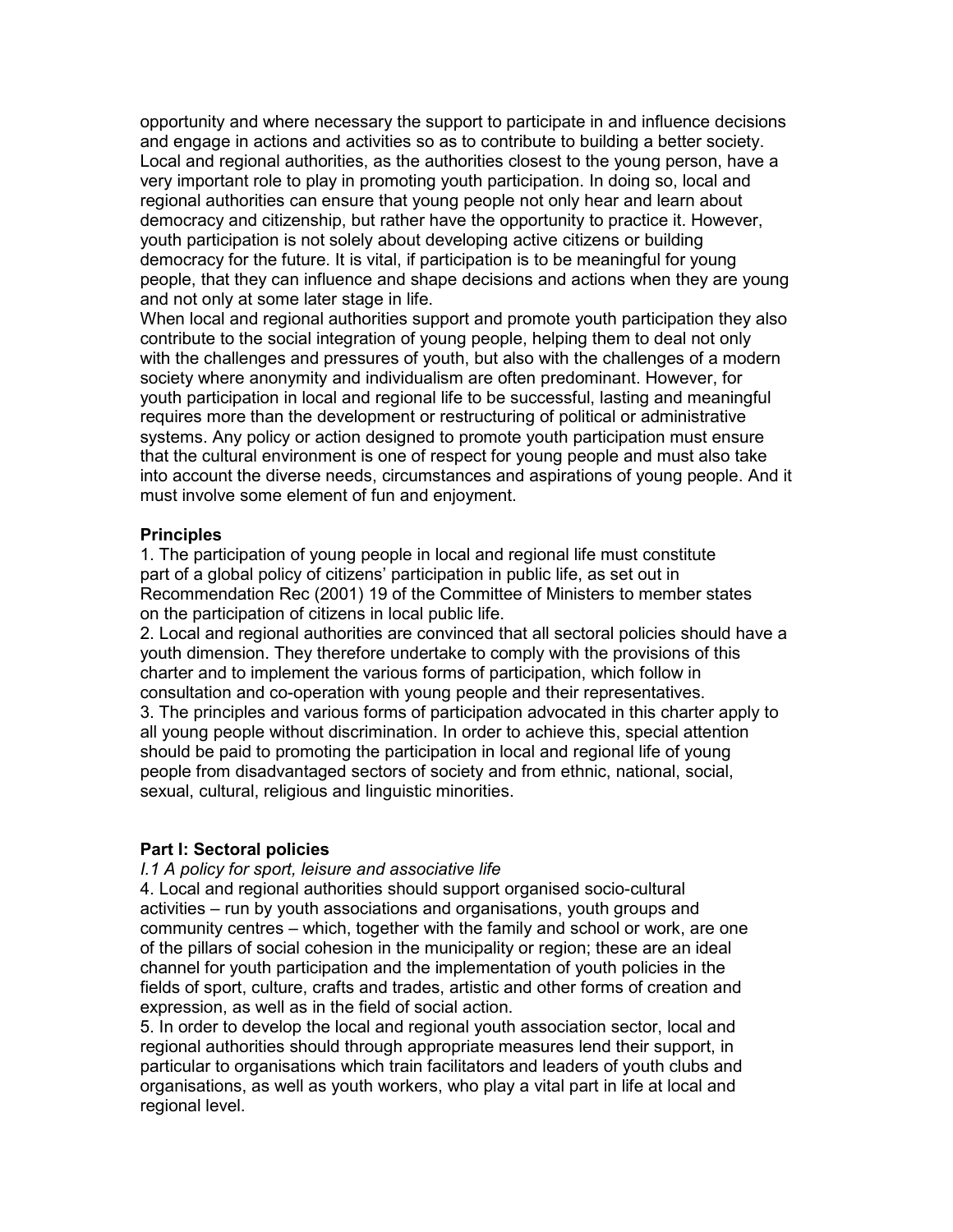6. Local and regional authorities should encourage associations to promote the active participation of young people in their statutory bodies.

I.2 A policy to promote youth employment and combat unemployment

7. The economic and social conditions that young people experience impact upon their willingness and ability to participate in their local community. When young people are unemployed or living in poverty they are less likely to have the desire, resources and social support to be active citizens in local and regional life. Young people who are unemployed are likely to be among the most excluded in society and therefore local and regional authorities should develop policies and promote initiatives to reduce youth unemployment.

8. Therefore, local and regional authorities should:

i. develop polices and programmes in concertation with young people (including those who are unemployed or at risk of being unemployed), local employers, trade unions, education, training and employment authorities and youth organisations to address the causes of youth unemployment and promote employment opportunities for young people;

ii. establish local employment centres to provide specialist help and support to young unemployed people in finding meaningful and stable work. Young unemployed people should have the right to be involved in the management of these centres if they so wish;

iii. support the establishment of businesses, enterprises and co-operatives by young people or groups of young people by providing funding and other support such as premises, equipment, training and professional advice;

iv. encourage experimentation by young people with the social economy, community self-help initiatives or co-operatives.

I.3 Urban environment and habitat, housing policy, and transport

9. Together with representatives of youth organisations, local and regional authorities should create conditions for developing an urban environment policy based on a more integrated, less fragmented living environment which is conducive to social interaction and the development of high-quality public spaces.

10. Local and regional authorities should pursue housing and urban environment policies which closely involve young people in consultation arrangements bringing together locally or regionally elected representatives, economic decision makers, leaders of associations and architects. Their aim is:

i. to draw up programmes for a more harmonious environment conducive to personal self-fulfilment and the development of real solidarity between the generations;

ii. to develop a concerted policy on the urban environment that takes account of residents' social and intercultural realities in the drawing up of housing and/or housing renovation programmes.

11. In close co-operation with youth organisations, tenants' organisations and/or consumer organisations, social housing agencies and social workers, local and regional authorities should promote the development of, or develop within existing social structures:

i. local information services on housing for young people;

ii. local schemes (e.g. low-cost loans, rent guarantee systems) to help young people gain access to housing.

12. The mobility of young people is made possible through easy access to public transport, of which they are the main users. This mobility is indispensable for participation in social life and for being full citizens.

13. Young people should therefore be involved in the organisation of public transport,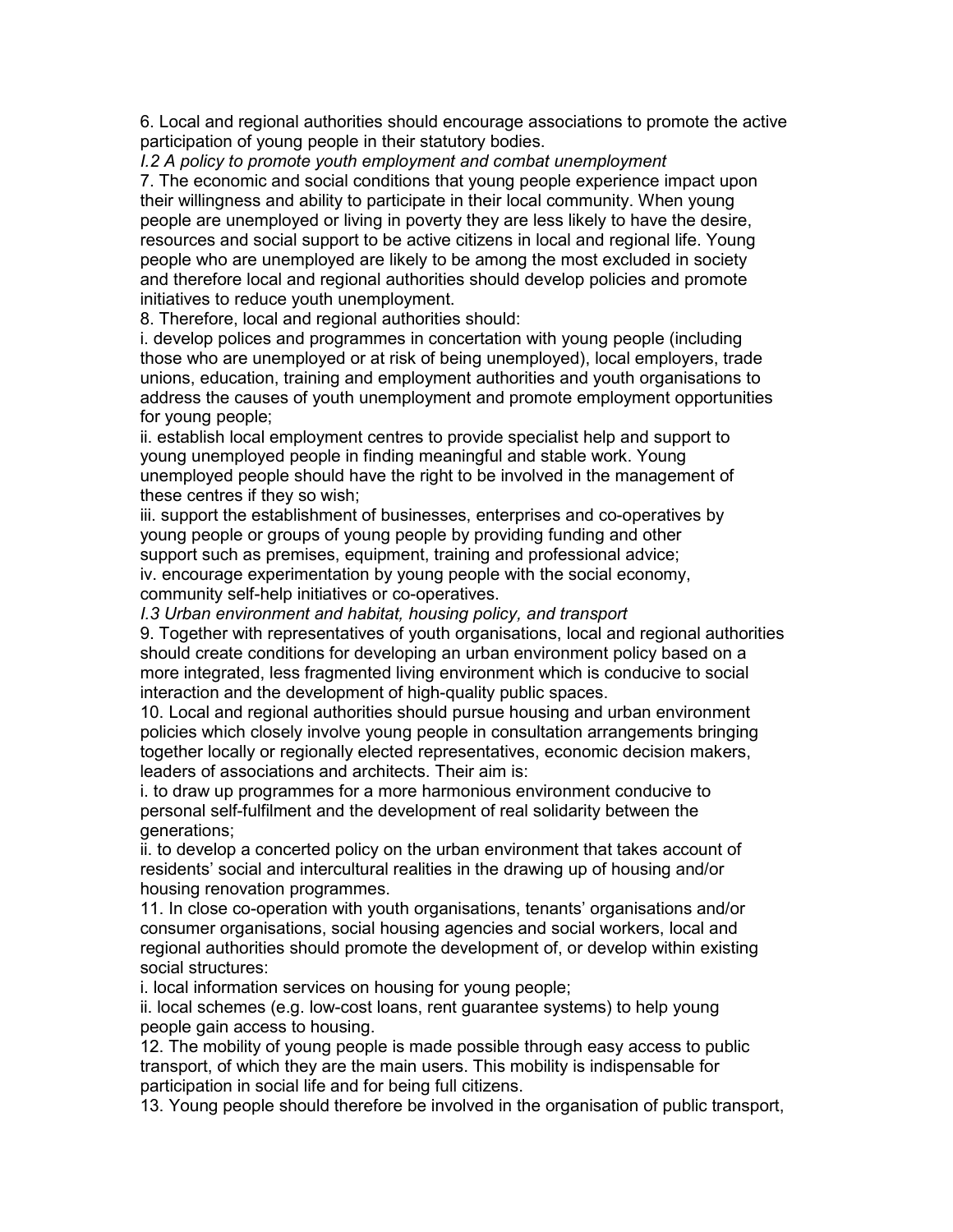at both local and regional level. Specially adapted rates should allow the most disadvantaged young people to travel.

14. In rural areas, mobility and transport are a fundamental necessity for quality of life and not just necessary to facilitate participation. Therefore, local and regional authorities should support rural transport initiatives that seek to provide transport services (public or private, individual or collective) and increase mobility in rural areas for groups such as young people who are currently excluded due to lack of means of transport.

I.4 An education and training policy promoting youth participation 15. School is an institution in which young people not only spend a considerable proportion of their lives and where they undertake a formal educational programme; it is also a place where many of their views and perspectives on life are shaped. It is essential that young people learn about participation and democracy while in school and that courses on democracy, participation and citizenship are available and properly resourced. However school must also be a place where young people experience democracy in action and where their participation in decision-making is supported, promoted and is seen as effective. Therefore:

i. local and regional authorities should actively encourage the participation of young people in school life. They should provide financial and other supports such as meeting facilities to enable young people to establish democratic school student associations. These associations should be independent and self-governing, and if they want to, they should have the right to participate in decisions concerning the management of the school in partnership with the teachers and school authorities. ii. where local and regional authorities are responsible for school curricula, they should ensure that students and student associations are consulted on an ongoing basis concerning curricula and their development. They should also ensure that civic and political education is incorporated into school curricula and given the necessary prominence and resources in the educational programme of all students.

#### I.5 A policy for mobility and exchanges

16. Local and regional authorities should support those associations or groups which favour the mobility of young people (young workers, students, or volunteers) through exchange policies, and develop networking policies and an awareness of European citizenship.

17. Local and regional authorities should encourage young people, their organisations and their schools to participate actively in international twinning activities, all types of exchanges, and European networks. These authorities should be ready to give them financial support, in order to promote language learning and intercultural exchanges, as well as exchanges of experience.

18. They should include young people and/or their representatives in the twinning committees and other organs responsible for implementing these exchanges. I.6 A health policy

19. With a view to promoting the emergence and implementation of projects that originate from young people and promote both the development of the concept of all-round health and the dynamics of community life, local and regional authorities should create or develop institutional machinery for consultation between youth organisations, elected representatives and all social and professional groups concerned with social welfare and the promotion of health.

20. Faced with the ravages of tobacco, alcohol and drug abuse among young people, local and regional authorities should introduce, develop or promote, together with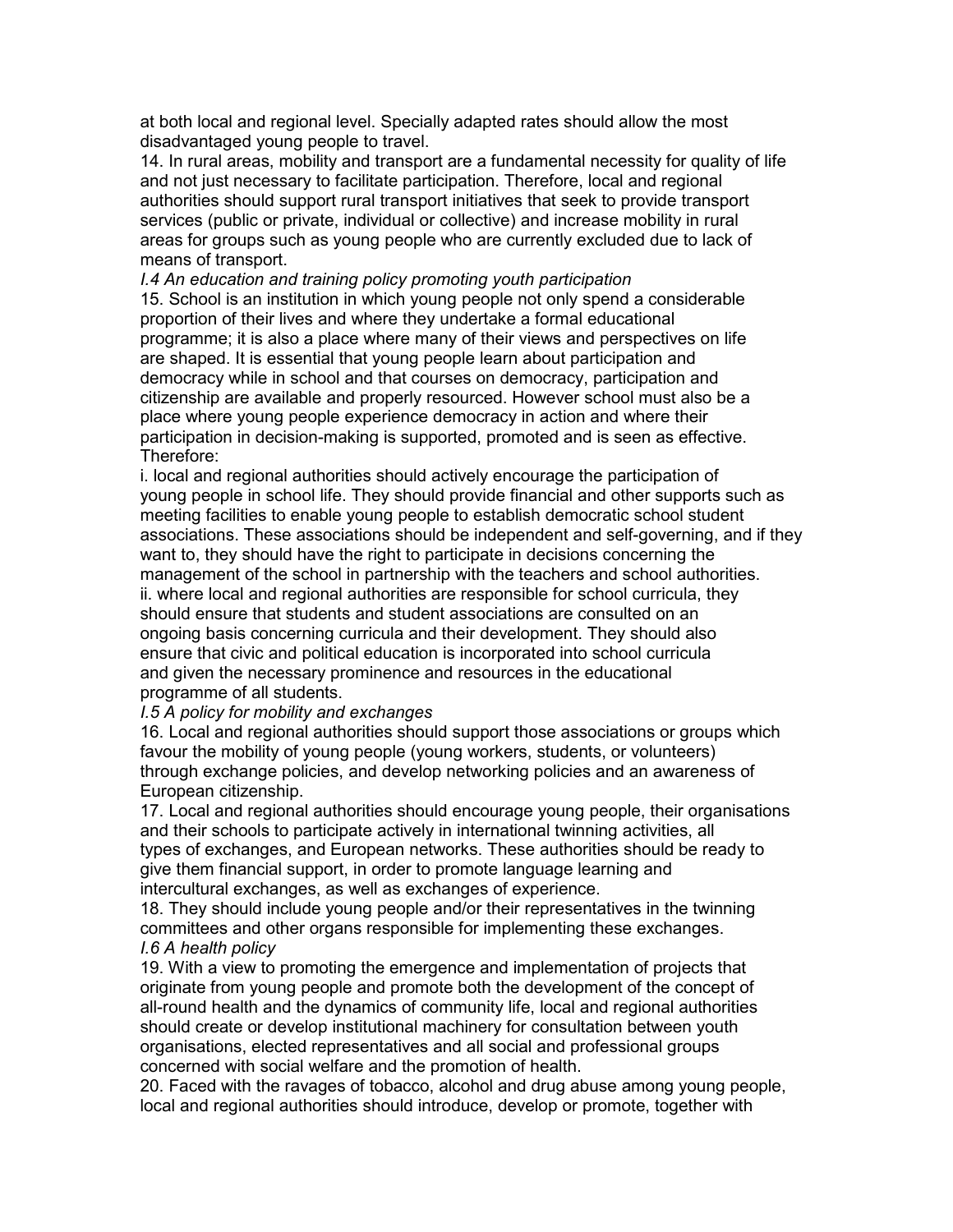representatives of youth organisations and of health services, local information policies and counselling facilities for young people affected by these problems, as well as special training policies for young social workers and for voluntary workers and leaders of organisations operating prevention and rehabilitation strategies for the young people concerned.

21. In view of the current increase in sexually transmitted diseases, local and regional authorities should intensify information campaigns and preventive measures aimed at young people, thus promoting within the community a spirit of solidarity engendering social relationships in which moral judgments and segregation have no place. Young people and the representatives of local youth organisations and of health services should be closely involved in the design and implementation of these information and action programmes.

## I.7 A gender equality policy

22. As part of their policies to create optimum conditions for equal participation by women and men in local and regional affairs, local and regional authorities should take affirmative action in support of the access of young men and women to positions of responsibility within professional life, associations, politics and local and regional authorities.

23. Within the limits of their powers, local and regional authorities should promote, from early childhood onwards, an educational policy of equality between women and men.

24. To promote a policy of equality between women and men, local and regional authorities should:

i. draw up a medium-term plan with the aim of eliminating inequalities between young men and young women;

ii. Implement and evaluate measures which promote equal opportunities for girls and young women.

25. In order to achieve this aim, these policies should in particular enable girls and young women:

i. to receive specific information on training courses leading to professional qualifications;

ii. to learn occupational skills by offering grants and specific courses of study in professions including those which have traditionally been filled by men;

iii. to train them in the running of public affairs by entrusting them with

responsibilities at the highest level, on the basis of a quota of places reserved for women;

iv. to introduce financial measures for social services which assist girls and young women.

I.8 A specific policy for rural regions

26. Local and regional authorities need to take into account the different needs of young people in rural areas when developing or establishing actions and activities to promote youth participation. Therefore, they should:

i. ensure that educational, employment, housing, transport and other sectoral policies reflect and address the special needs of young people living in rural areas. These policies should help young people who want to live in rural areas to do so. Young people living in rural areas should not have to endure or expect a lower level

of social services and provision than those living in urban areas;

ii. provide financial and other support to youth organisations and other community organisations active in rural areas. These organisations can stimulate social and cultural life in rural communities and can be an important social outlet for young people. Youth and other community organisations not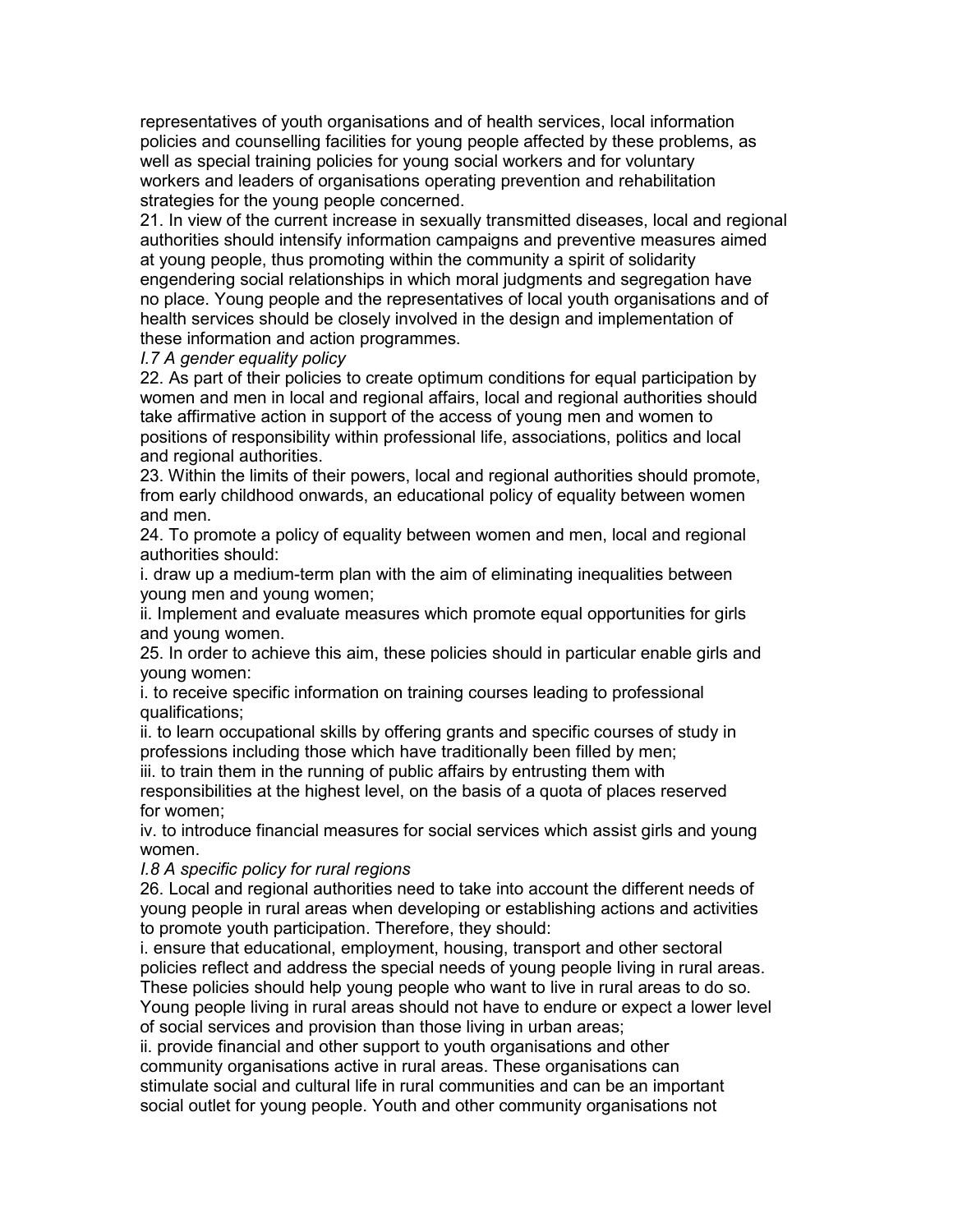only play an important role in encouraging youth participation; they can also enhance the quality of life and combat problems such as rural isolation.

# I.9 A policy on access to culture

27. Art and culture exist in forms that are both multiple and constantly changing, according to tastes, places and period. They are, however, part of the past, present and future personal and collective heritage, to which successive generations contribute. They are, in a way, the reflection of each society. Young people, through their practice of culture and their capacity for initiative, exploration and innovation, build and play a role in these cultural developments. It is therefore important to allow them access to culture in all its forms and to promote their possibilities for creative activity including in new fields.

28. Local and regional authorities should therefore adopt, in association with young people and their organisations, policies designed to allow them to become cultural actors, with access to knowledge, the practice of culture and creative activity in places and using methods designed for that purpose.

### I.10 A policy for sustainable development and for the environment

29. Faced with an increasingly obvious deterioration of the environment, local and regional authorities should give financial support to educational projects in schools and associations, in order to raise awareness of environmental problems.

30. Aware that environmental problems are of primary concern to the young people who will be obliged in the future to cope with the consequences of past mistakes, local and regional authorities should support activities and projects which promote sustainable development and environmental protection and which involve young people and their organisations.

# 1.11 A policy to combat violence and crime

31. Bearing in mind that the victims of crime and violence are often young people, and recognising the necessity of finding adequate responses to the crime and violence in contemporary society, as well as the need to involve young people directly in combating these problems;

32. Local and regional authorities should:

i. include young people in crime prevention councils, where these exist;

ii. work in particular with young people who risk being involved in crime or who have already been involved in crime;

iii. combat racist violence by all means available;

iv. tackle all forms of violence in schools. This should be done in co-operation with all relevant actors, such as educational and police authorities, teachers, parents and young people themselves;

v. contribute to the creation of networks of associations and projects promoting non-violence projects and tolerance both in school and out of school;

vi. do their utmost to protect young people from sexual exploitation, abuse or other forms of maltreatment and provide structures that provide psychological and material support and confidential consultation to victims.

33. In implementing the above, local and regional authorities contribute towards building a climate of trust and respect between young people and public authorities such as the police.

# I.12 An anti-discrimination policy

34. Local and regional authorities should actively promote human rights and measures to counter discrimination against minorities (including their young members) or against young people with disabilities and other population groups that may suffer discrimination, and should promote the development of multicultural communities through the integration of minorities, taking account of their diverse needs and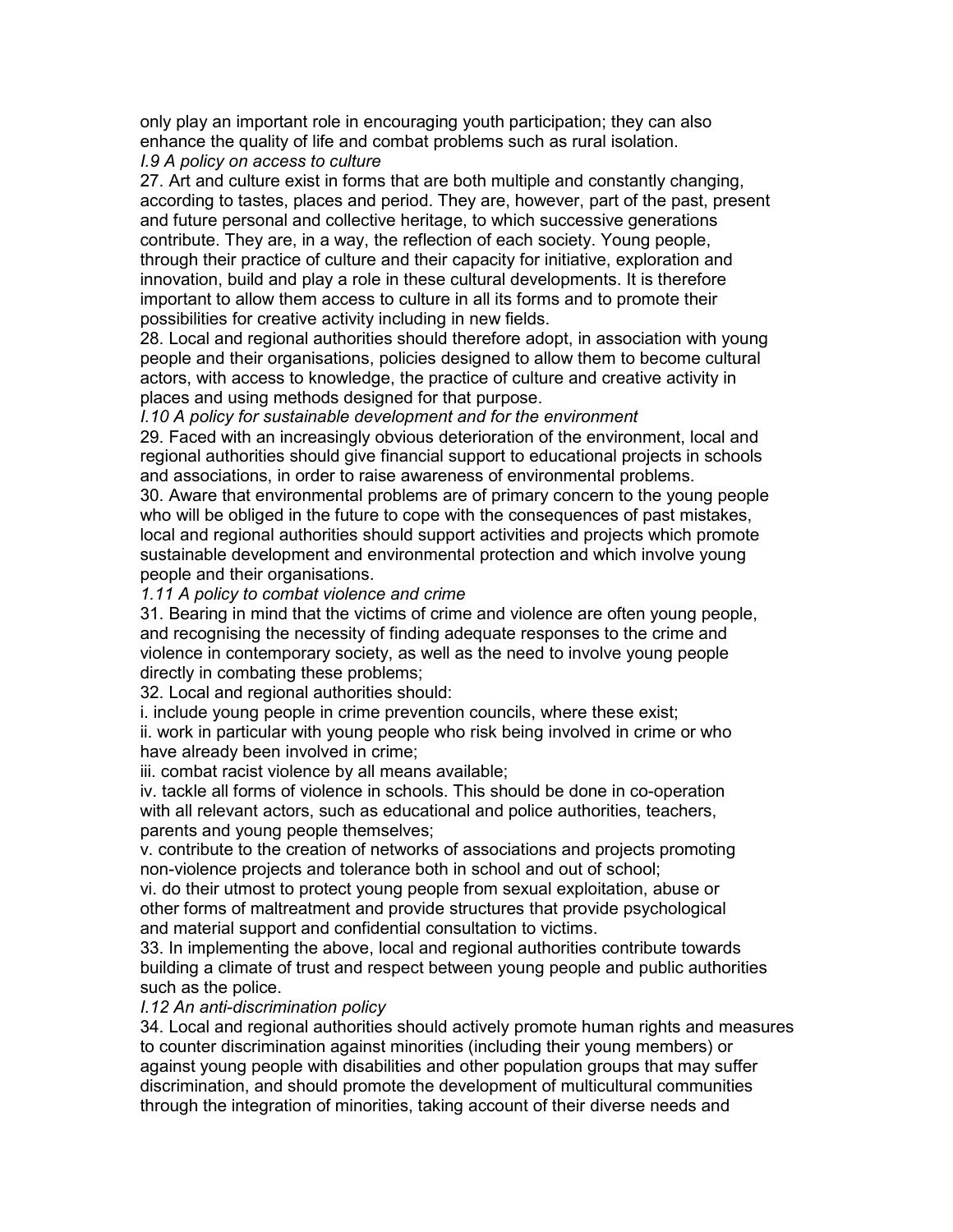customs, cultures and lifestyles.

35. In this connection, local and regional authorities should:

i. pass or reinforce anti-discrimination legislation so as to ensure equal access for all citizens to public places, to vocational training, to schooling, to housing, to cultural activities and to other areas of life. Such access should be monitored and guaranteed by joint bodies comprising local government representatives and representatives of minorities and young people themselves;

ii. foster inter-religious dialogue, multicultural, anti-racist education and education against discrimination as part of the school curriculum.

# I.13 A policy on sexuality

36. During their transition from childhood dependence on family, school, religious community or other "authorities" towards an autonomous adult life, young people may be faced with a variety of questions on issues connected to their personal relationships (within the family or close circle, with their peers, with their friend or partner). The emergence and exercise of their sexuality is not always easy, even if they are not ready to admit it. In addition, there is a persistent ignorance surrounding issues of sexual health and mistrust towards official attitudes concerning the risks of certain sexual behaviours.

37. In order to help young people find their way in this area towards a healthy and fulfilling affective life, local and regional authorities, in association with parents, schools and organisations specialised in this field, should promote and support: i. non-directive sex education in schools;

ii. organisations and services offering information about relationships, sexual methods and family planning;

iii. peer group work in this field.

38. Young people should be actively associated with the planning, implementation and evaluation of information and other services aimed at young people in this field.

### I.14 A policy of access to rights and law

39. In order to live together, societies are based on rules which must be respected by all. In democratic societies, these rules are discussed and adopted by the citizens' elected representatives and given concrete expression, particularly in legislative texts which bestow rights and obligations upon all persons.

40. As these texts increase in number, it is more and more difficult for the individual to know, respect and apply them, thus creating disparities between citizens. Young people are the most naturally concerned by this phenomenon.

41. Local and regional authorities should therefore facilitate young people's access to their rights:

i. by developing their knowledge through the dissemination of information, particularly in schools, peer groups and information services;

ii. by the application of their rights through the support of services designed to work alongside young people who desire this;

iii. by allowing young people to participate in the drawing-up of new rules.

# Part II: Instruments for youth participation

42. In order to achieve real youth participation a certain number of instruments need to be placed at young people's disposal. This entails developing participation training for young people, keeping them informed, providing them with means of communication, supporting their projects, and recognising and giving a higher profile to young people's dedication to community causes and voluntary work. Participation only takes on full meaning where young people's role in political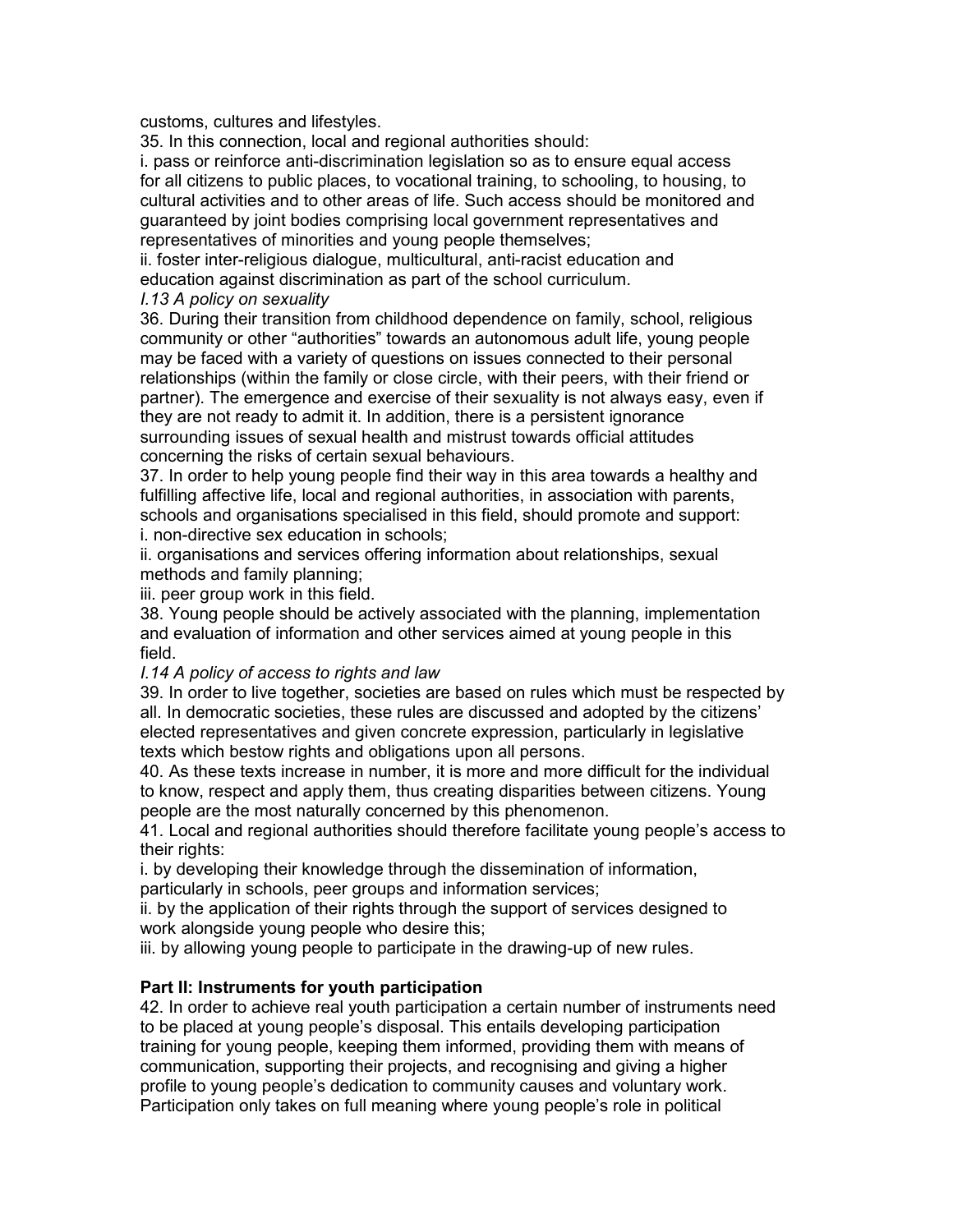parties, trade unions and associations is acknowledged and, above all, where an effort is made to promote youth associations set up with and by young people themselves.

### II.1 Training in youth participation

43. Local and regional authorities, conscious of the dominant role that the school plays in the life of young people, should provide, in the school environment, support and training in youth participation, human rights education and non-formal learning in schools. They should also provide training and support for the participation of young people in associative life and in their local community by promoting:

i. vocational training for teachers and youth workers in the practice of youth participation;

ii. all forms of participation of pupils in schools;

iii. civic education programmes in schools;

iv. peer-group education, by providing the necessary space and means and by supporting the exchange of good practice.

### II.2 Informing young people

44. Information is often a key to participation, and the right of young people to have access to information about opportunities and matters which concern them is increasingly recognised in official European and international documents,1 and not only in the context of local and regional life.

45. In order to participate in activities and in the life of their community, or to benefit from services and opportunities aimed at them, young people need to know about them. Participating in activities and projects of interest to them and which they organise themselves is often a step in a process encouraging their deeper involvement in the community, including its political life.

46. Local and regional authorities should therefore support and improve existing information and counselling centres for young people, in order to ensure that they provide services of quality that meet the needs expressed by young people. Where such centres do not exist, local and regional authorities and other relevant actors should promote and assist the creation of adequate information services for young people, inter alia, through existing structures such as schools, youth service and libraries. Specific measures should be taken to meet the information needs of groups of young people who have difficulty in accessing information (language barriers, no access to the Internet, etc.).

47. Information services for young people must conform to certain professional principles and standards.2 Public authorities are encouraged to guarantee such standards and to promote their continual improvement, where possible in accordance with a set of nationally (or regionally) agreed quality measures and standards. Young people should have the possibility to participate in the preparation, implementation and evaluation of the activities and products of youth information centres/services and be represented in their governing bodies. II.3 Promoting youth participation through information and communication technologies

48. Information and communication technologies can offer new possibilities for informing and allowing the participation of young people. They can be used to exchange a wide variety of information, and thanks to their inter-activity, to increase the participation of young people. Local and regional authorities should therefore use these technologies in their information and participation policies, on the condition that access to them is guaranteed for all young people in terms of places of access to and training in these new tools.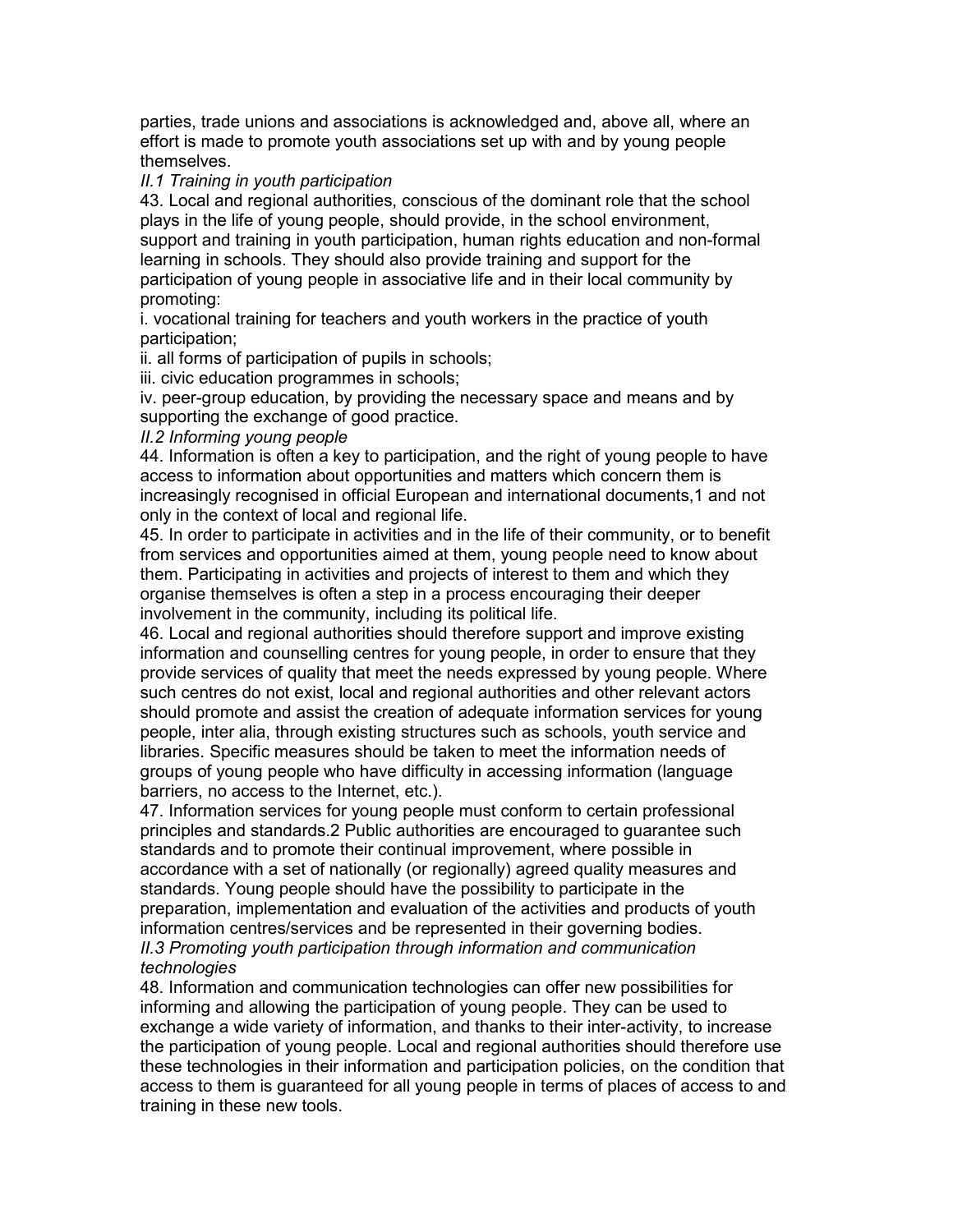#### II.4 Promoting young people's participation in the media

49. Whilst young people are major media consumers, they can also be actors in this field by increasing the possibilities they are given to express themselves and participate in the production of the information supplied by the media. Through their way of dealing with certain subjects, they allow different and often more accessible information to be provided for their peers. This participation also allows young people to understand the construction of information and to develop the necessary critical faculty.

50. Local and regional authorities should therefore support the creation and the functioning of the media (radio, television, the written and electronic press, etc.) developed by and for young people, as well as relevant training programmes. II.5 Encouraging young people to undertake voluntary work and dedicate themselves to community causes

51. Young people should be supported and encouraged to engage in voluntary activity. At a time when young people are under increasing pressure to perform and succeed as individuals in education and in the world of work, it is important that volunteerism is promoted and recognised. Therefore, local and regional authorities should:

i. support the establishment of volunteer centres and develop initiatives aimed at supporting and promoting the involvement of young people in voluntary activity such as information and promotional campaigns.

ii. in partnership with young people, voluntary organisations, educational authorities and employers, develop systems which recognise and validate voluntary activity in the formal education system and in employment.

II.6 Support for young people's projects and initiatives

52. Through their hopes and their desires, young people have many ideas which can be translated into projects and local activities that are beneficial to all. Given proper support, these projects, and their successes as well as their failures, can also help young people to develop their sense of responsibility and their autonomy, thus becoming social actors. Local and regional authorities should therefore facilitate the implementation of these projects, be they small- or large-scale, by allowing them to be accompanied in their execution by professionals and to have access to financial, material and technical assistance.

II.7 Promoting young people's organisations

53. Youth organisations are unique in that they are primarily focused on reflecting the views and serving the needs and interests of young people. They also provide a space where young people can learn and experience the opportunities and challenges of participating in decisions and actions with other young people. They can be structured organisations or they can be informal groups of young people. It is important that young people have the opportunity to join a youth organisation of their choice in their community if they so wish. Young people should also have the right and be supported to establish their own organisations if they want to. Therefore:

i. local and regional authorities should have a specific budget designated solely for supporting youth organisations that run activities or provide services or act as the voice of young people in the community and advocate on their behalf. Preference should be given to organisations that are run by and for young people and/or have policies and systems in place to enable active youth participation;

ii. local and regional authorities should develop the Council of Europe comanagement principle and system of decision-making in partnership with

young people and youth organisations in policy areas of relevance to young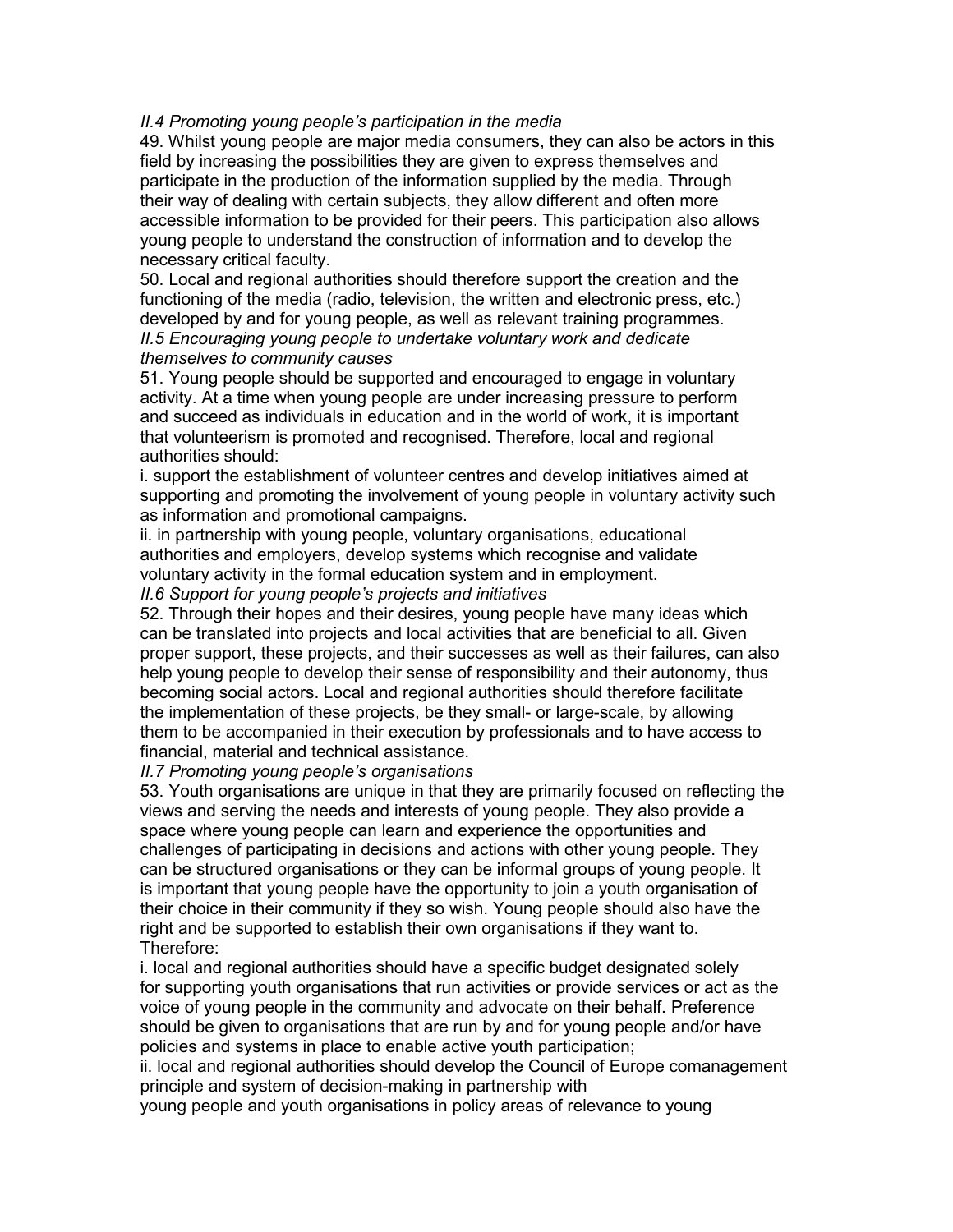people. It is important that where such co-management structures are put in place, young people and youth organisations are respected as full partners and also have the choice not to participate if they so wish.

II.8 Youth participation in non-governmental organisations (NGOs) and political parties

54. A vibrant, independent and active non-governmental sector is an essential element of any truly democratic society. It is also important that other sectors of civil society such as political parties are strong and active at a local and regional level. Participation in the democratic life of any country, region or locality is about more than voting every few years. That is why participation in NGOs and political parties is so important, because they help citizens to be involved in, and influence, decisions and actions on an ongoing basis. Therefore it is crucial that young people are encouraged and supported to participate in associative life in their communities.

55. Local and regional authorities should provide financial and other resources to NGOs which actively promote the participation of young people in their activities and democratic decision-making structures and procedures.

56. Local and regional authorities, in partnership with political parties and in a nonpartisan

manner, should promote the involvement of young people in the party political system in general, and support specific actions, such as training.

# Part III: Institutional participation by young people in local and regional affairs

57. In order to carry out the sectoral policies set out in part one, local and regional authorities should undertake to put in place the appropriate structures or arrangements enabling the participation of young people in the decisions and debates affecting them.

58. These structures will take on different forms according to the level at which they are established, be it that of a village, a town, an urban neighbourhood within a city, or even a region. They should create the conditions for genuine dialogue and partnership between young people and local and regional authorities and they should enable young people and their representatives to be full actors in the policies affecting them. Such structures should normally be representative and permanent, dealing with all matters in which young people express an interest. In addition it can be envisaged that an ad hoc structure can be made to debate or act upon a specific issue. On occasion it may be appropriate to combine different forms.

III.1 Youth councils, youth parliaments, youth forums

59. Effective participation of young people in local and regional affairs should be based on their awareness of the social and cultural changes taking place within their community, and requires a permanent representative structure such as a youth council, a youth parliament or a youth forum.

60. Such a structure may be composed by election, or by appointment from within organisations of young people and/or on a voluntary basis. Its membership should reflect the community's sociological make-up.

61. Young people should assume direct responsibility for projects and play an active part in the related policies. For this purpose, local and regional authorities should create or support structures for active participation.

62. These structures provide the physical framework for the free expression by young people of their concerns, particularly as regards the raising of such concerns with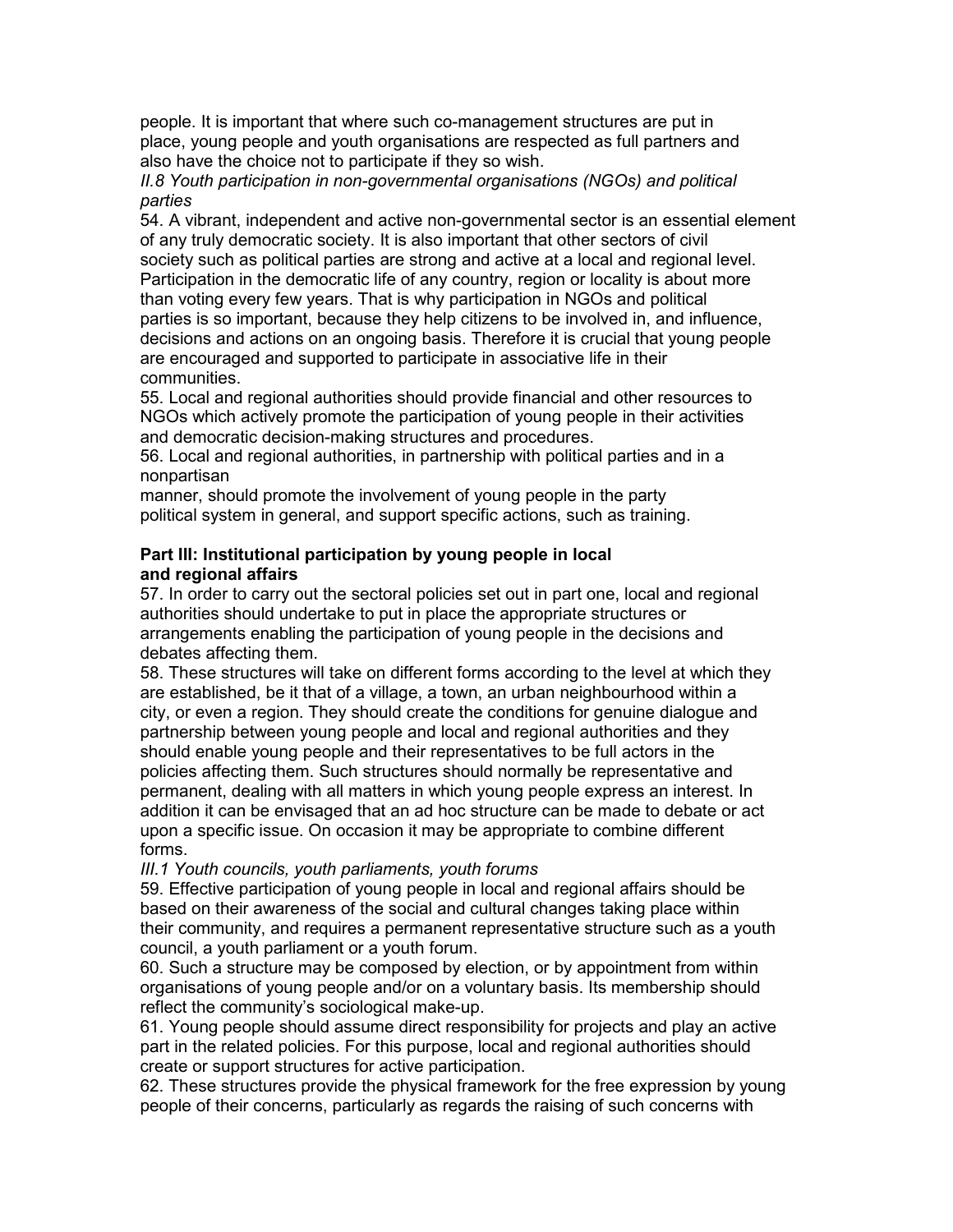the authorities, and the possibility of making proposals to them. Issues to be raised might reflect those laid out in Part I of the present Charter.

63. The roles of such a structure might include:

i. providing a forum for the free expression by young people of their concerns, relating, inter alia, to proposals and policies of the authorities;

ii. offering the possibility for young people to make proposals to the local and regional authorities;

iii. enabling authorities to consult young people on specific issues;

iv. providing a forum where projects involving young people are developed, monitored and evaluated;

v. providing a forum to facilitate consultation with young people's associations and organisations;

vi. facilitating the participation of young people in other consultative bodies of the local and regional authorities.

64. By giving young people the opportunity to speak and act on the problems affecting them, such structures provide training in democratic life and the management of public affairs.

65. Young people should therefore be encouraged to participate in such structures and the activities undertaken within their framework, in order to promote their capacities for learning about and practicing the principles of democratic citizenship. Particularly for those young people who are instigators of projects and dialogue with the authorities, such structures should also provide a forum for training in democratic leadership.

66. The local and regional authorities, and the young people themselves, will also benefit from the multiplier effect that the act of participation by young people in such structures can bring, particularly in terms of encouraging young people in the exercise of their civic rights, such as participation in elections and other forms of polling including referenda.

III.2 Support for structures of youth participation

67. In order to function effectively, institutional structures of youth participation (whether they are formal or informal) require resources and support. To this end, local and regional authorities should provide such structures with the space, financial means and material support necessary for the purpose of ensuring their smooth and effective operation. The provision of such means does not exclude such structures from seeking additional financial and material support from other sources, such as private foundations and companies.

68. Local and regional authorities should ensure that the provision of support to structures of youth participation is guaranteed. To this end, they should appoint a guarantor – a person or group of persons – to follow implementation of support measures, to whom the structures can address themselves in case of need.

69. Such a person or group of persons should be independent from the political structures and from the structures of youth participation, and nomination is agreed upon by both of the above.

70. In addition to guaranteeing the above-mentioned support, the functions of this person(s) could include:

i. acting as the interface between young people and the elected local and regional representatives on any issue raised by either of these;

ii. acting as the advocate for young people vis-à-vis the local and regional authorities in situations of tension between the two;

iii. acting as a channel through which local and regional authorities can communicate with young people;